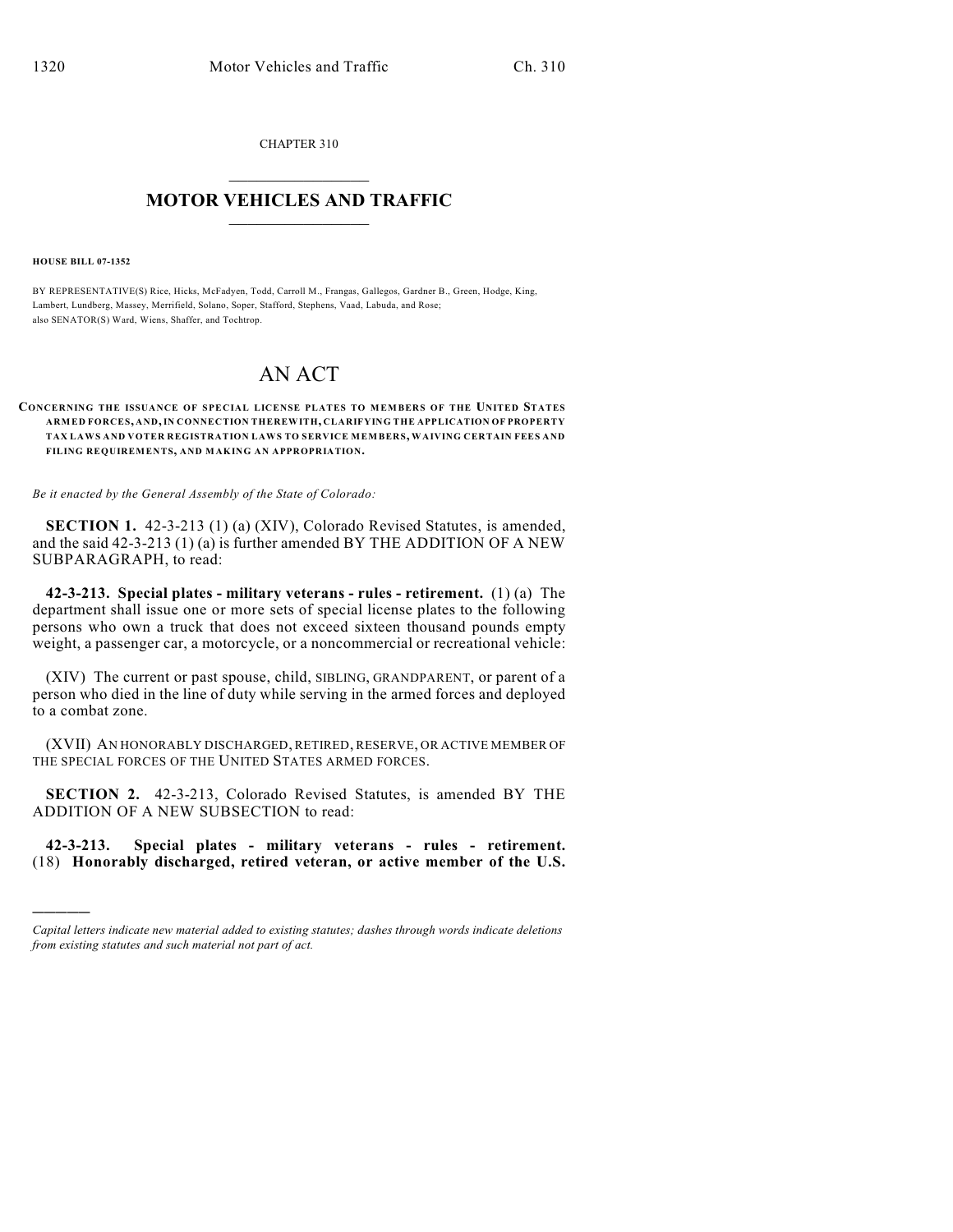Army special forces. (a) THE UNITED STATES ARMY SPECIAL FORCES LICENSE PLATE SHALL INDICATE THAT AN OWNER OF A MOTOR VEHICLE TO WHICH SUCH PLATE IS ATTACHED IS A VETERAN, RESERVE MEMBER, OR AN ACTIVE MEMBER OF THE SPECIAL FORCES OF THE UNITED STATES ARMY.

(b) BEGINNING JANUARY 1, 2008, A NATURAL PERSON WHO HAS RECEIVED AN HONORABLE DISCHARGE OR IS AN ACTIVE OR RESERVE MEMBER OF THE UNITED STATES ARMY SPECIAL FORCES MAY USE A UNITED STATES ARMY SPECIAL FORCES LICENSE PLATE. WHEN APPLYING FOR SUCH A LICENSE PLATE, AN APPLICANT SHALL SUBMIT:

(I) PROOF OF AN HONORABLE DISCHARGE OR RETIREMENT OR PROOF THAT THE APPLICANT IS CURRENTLY AN ACTIVE OR RESERVE MEMBER OF THE UNITED STATES ARMY SPECIAL FORCES;

(II) ORDERS OR A DD214 FORM THAT SHOWS AN AWARDED PREFIX "3" OR SUFFIX "S" OR A DESIGNATION OF "5G", 18/180 SERIES MOS, SPECIAL FORCES TAB, OSS, OR UNPIK-8240.

**SECTION 3.** 42-3-213 (1) (b) (II), Colorado Revised Statutes, is amended BY THE ADDITION OF A NEW SUB-SUBPARAGRAPH to read:

**42-3-213. Special plates - military veterans - rules - retirement.** (1) (b) (II) Notwithstanding subparagraph (I) of this paragraph (b):

(G) THE ONE-TIME ISSUANCE FEE IMPOSED PURSUANT TO SUBPARAGRAPH (I) OF THIS PARAGRAPH (b) SHALL NOT BE CHARGED FOR ONE SET, PER APPLICANT, OF FALLEN SERVICE MEMBER SPECIAL LICENSE PLATES ISSUED PURSUANT TO SUBSECTION (15) OF THIS SECTION.

**SECTION 4.** 42-3-213 (1) (f), Colorado Revised Statutes, is amended to read:

**42-3-213. Special plates - military veterans - rules - retirement.** (1) (f) A person who meets the conditions stated in subparagraph (XIV) of paragraph (a) of this subsection (1) is authorized to be issued a fallen service member special license plate. EXCEPT AS PROVIDED BY SUB-SUBPARAGRAPH (G) OF SUBPARAGRAPH (II) OF PARAGRAPH (b) OF THIS SUBSECTION (1), this paragraph (f) shall not be construed to authorize the spouse, child, SIBLING, GRANDPARENT, or parent to receive a license plate without paying the applicable fees under subparagraph  $(I)$  of paragraph  $(b)$  of this subsection (1) or if such plate signifies more than that the deceased served in a branch of the armed forces.

**SECTION 5.** 42-3-204 (2) (c), Colorado Revised Statutes, is amended to read:

**42-3-204. Parking privileges for persons with disabilities - applicability.** (2) (c) Such license plate or placard shall be issued to such person upon presentation to the department of a written statement, verified by a physician licensed to practice medicine in this state or practicing medicine pursuant to section 12-36-106 (3) (i), C.R.S., that such person is a person with a disability. The application for such a license plate or placard shall be sent to the department each year; except that a person who has been issued a disabled veteran special license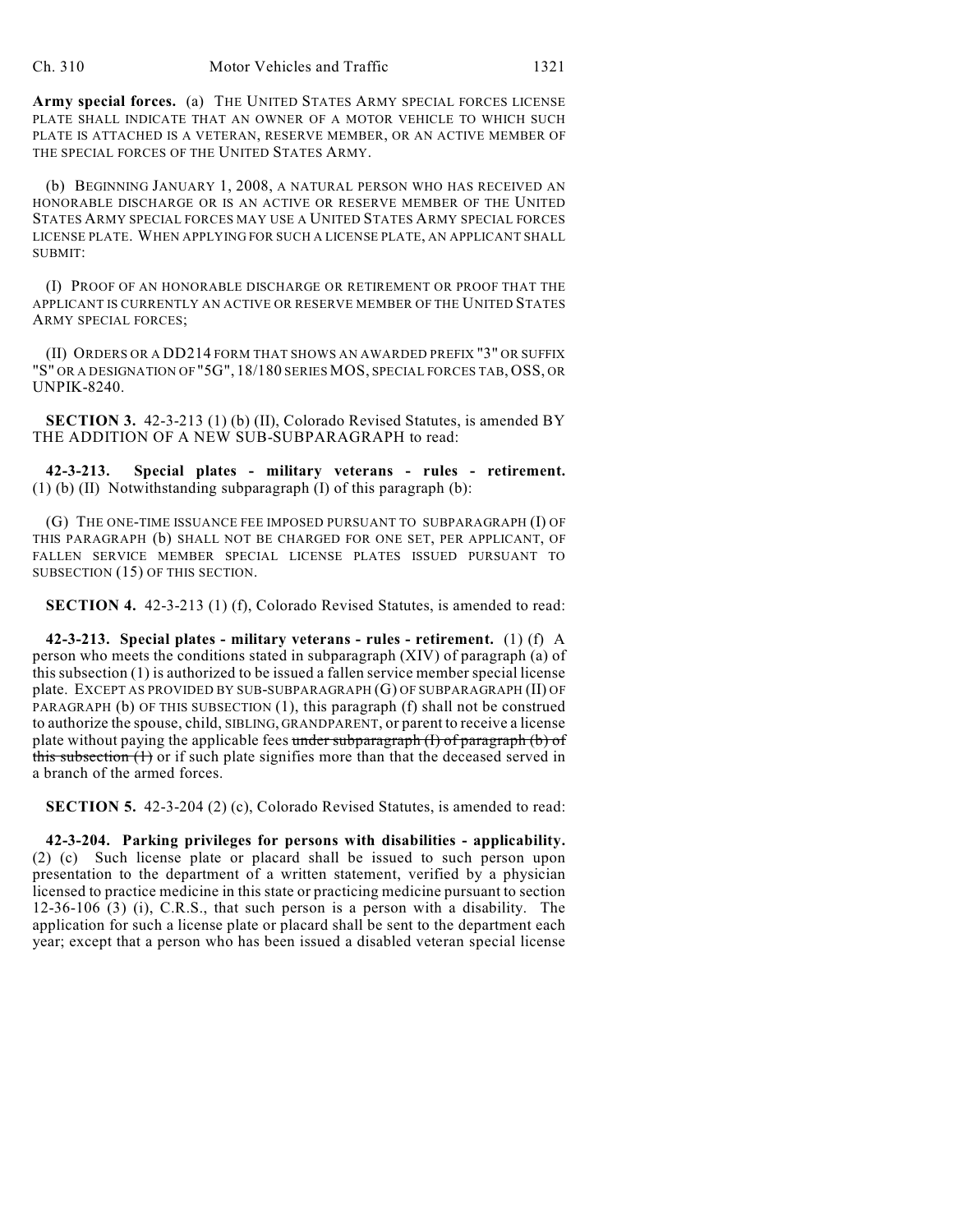plate shall not send an application to the department every year. The application for a disabled special license plate that qualifies for parking privileges pursuant to this section shall be sent to the department upon transfer of such plate to another vehicle.

**SECTION 6.** 42-3-104 (1), Colorado Revised Statutes, is amended, and the said 42-3-104 is further amended BY THE ADDITION OF THE FOLLOWING NEW SUBSECTIONS, to read:

**42-3-104. Exemptions - specific ownership tax - registration - domicile and residency - rules - definitions.** (1) Only those items of classified personal property that are owned by the United States government or an agency or instrumentality thereof,  $\sigma r$  by the state of Colorado or a political subdivision thereof, OR BY A SERVICE MEMBER EITHER INDIVIDUALLY OR JOINTLY WITH A DEPENDENT shall be exempt from payment of the annual specific ownership tax imposed in this article.

(9) (a) NOTWITHSTANDING THAT A SERVICE MEMBER HAS REGISTERED TO VOTE IN COLORADO OR PAID OR NOT PAID TAXES IN THE SERVICE MEMBER'S STATE OF RESIDENCE, PERSONAL PROPERTY OWNED BY THE SERVICE MEMBER, EITHER INDIVIDUALLY OR JOINTLY WITH A DEPENDENT, WHILE THE SERVICE MEMBER IS A RESIDENT OF ANOTHER STATE BUT DOMICILED IN COLORADO IN COMPLIANCE WITH MILITARY ORDERS, SHALL BE EXEMPT FROM THE IMPOSITION OF THE ANNUAL SPECIFIC OWNERSHIP TAX IMPOSED BY THIS ARTICLE.

(b) THE PERSONAL PROPERTY OF A SERVICE MEMBER WHO IS A RESIDENT OF ANOTHER STATE BUT DOMICILED IN COLORADO IN COMPLIANCE WITH MILITARY ORDERS SHALL BE NOT BE DEEMED TO BE LOCATED IN, BE PRESENT IN, OR HAVE A SITUS IN THE LOCAL JURISDICTION OF COLORADO.

(c) A SERVICE MEMBER SHALL NEITHER LOSE NOR ACQUIRE RESIDENCY OR DOMICILE IN COLORADO FOR THE PURPOSE OF TAXATION, WITH REGARD TO PERSONAL PROPERTY OF THE SERVICE MEMBER IN ANY TAX JURISDICTION OF COLORADO, IF THE DOMICILE IS IN COMPLIANCE WITH MILITARY ORDERS.

(d) THE RESIDENCY OF A SERVICE MEMBER SHALL NOT BE ESTABLISHED SOLELY FOR THE PURPOSE OF TAXATION. A SERVICE MEMBER SHALL BE DEEMED TO BE A RESIDENT OF COLORADO WHEN THE SERVICE MEMBER IS NOT DOMICILED IN COLORADO IF THE DOMICILE IS IN COMPLIANCE WITH MILITARY ORDERS AND THE SERVICE MEMBER IS A RESIDENT AS DEFINED BY SECTION 42-1-102 (81).

(e) FOR THE PURPOSE OF VOTING IN A FEDERAL, STATE, OR LOCAL ELECTION, A SERVICE MEMBER WHO IS IN COLORADO IN COMPLIANCE WITH MILITARY ORDERS SHALL NOT:

(I) BE DEEMED TO HAVE LOST RESIDENCE OR DOMICILE IN ANOTHER STATE REGARDLESS OF WHETHER THE PERSON INTENDS TO RETURN TO THE OTHER STATE;

(II) BE DEEMED TO HAVE ACQUIRED RESIDENCE OR DOMICILE IN ANOTHER STATE; OR

(III) BE DEEMED TO BECOME A RESIDENT OF ANOTHER STATE.